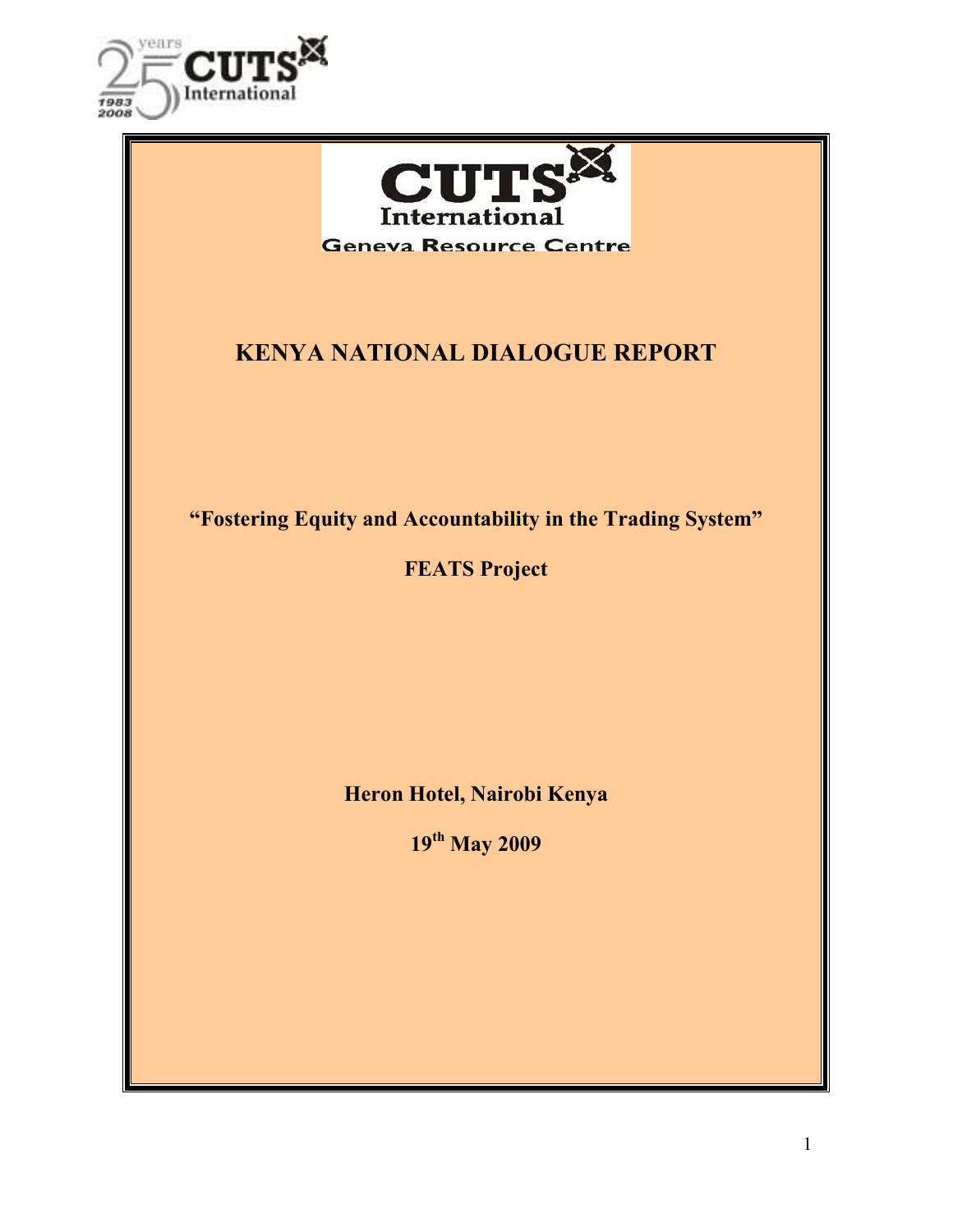#### Welcome and Introduction:

#### By Prof. Jasper Okelo, Board Member, CUTS ARC, Nairobi

In his opening remarks, Prof. Jasper Okelo thanked the participants for honoring the invitation, Mr. Rashid Kaukab who had traveled from Geneva, and the CUTS Nairobi team for organizing the event. He also mentioned that the FEATS National Dialogue aims to present and validate the first phase draft research study on political economy of trade policy making process in Kenya and to approve the topic and discuss in depth the specific issues for the second phase research study under the FEATS Project.

The ND was attended by about 30 participants including several members of the FEATS Kenya National Reference Group (KNRG).

#### Presentation of CUTS and FEATS Activities:

#### By Clement Onyango, Centre Manager, CUTS ARC Nairobi

The FEATS project of CUTS began in 2008 and will continue through March 2011 with the broad goals of raising awareness for better coherence between development and trade polices thus contributing to economic development and poverty reduction in project countries. FEATS project countries include Kenya, Uganda, Tanzania, Zambia and Malawi. The project is divided into two phases of trade policy research, the first to analyze the political economy aspects of trade policy making process in the project countries and the second to focus on a specific issue within the broad theme of "Trade in Agriculture". First phase research draft was completed in early 2009 and revised for presentation in National Dialogues in each country being organized in April-May 2009. National Dialogues will serve to validate the research findings in the first phase, strengthen the networks established under the FEATS project, and approve the topic and discuss the draft Terms of Reference for issue-specific studies within "Trade in Agriculture" for the second phase.

## Session I - FEATS Research Study Phase One: Political Economy of Trade Policy Making Process in Kenya

By Samson Awino, CUTS ARC Nairobi

.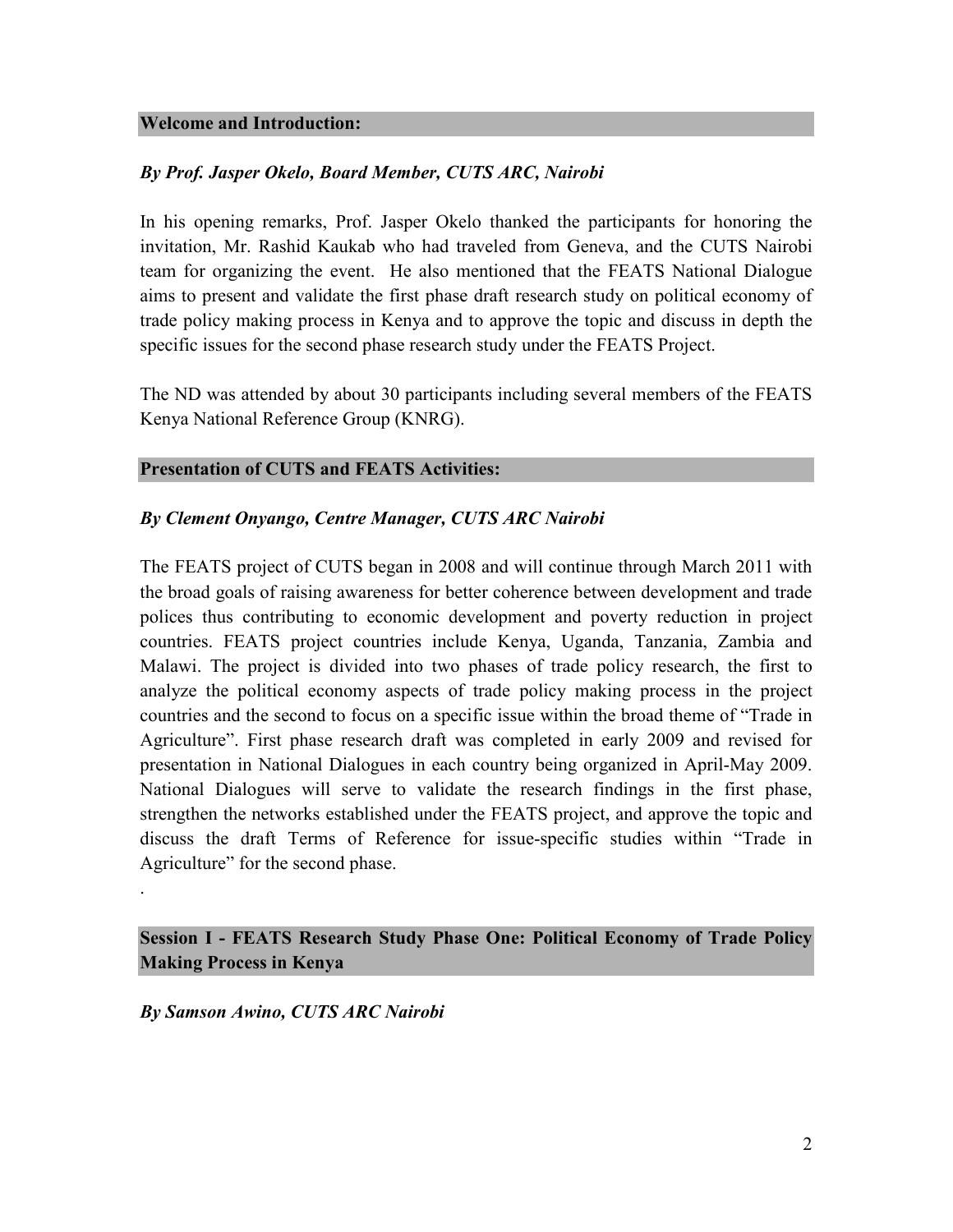The main objective of the session was to present the findings of the research draft report and to seek views from the stakeholders to help in finalising the draft study report. The following is a summary of the session deliberations:

 The ITPM Index. There was a concern from the stakeholders regarding the ITPM index score for the Kenyan civil society. It was asserted that the index score is lower than expected despite the fact that the government had been involving the CSOs in various committees such as NCWTO, KEPLOTRADE and capacity building initiatives by various government ministries. There should be information regarding the stakeholders who were engaged during the consultation process to measure the inclusiveness in the ITPM index. Similarly, it was also mentioned that there is need to clearly specify the research methodology that was used to come up with the ITPM Index as well as a global benchmark for evaluating an ideal/comprehensive ITPM Index.

It was agreed to further explain and simplify the ITPM Index while pointing out that it was based on the feedback from various national stakeholders including KNRG members who had stated that CSO participation in the trade policy making consultative processes was often irregular and ineffective.

**Data Issues.** Where possible, data from national sources should be used in addition to the data from international sources. There is also need to use the current data rather than the 2006 data as widely used in the report. For instance, the updated data on poverty can be extracted from the Kenya National Household Survey reports commissioned and compiled by the Kenya Bureau of Statistics ( www.kbs.go.ke). Moreover, study should consider factoring in the period of the Government Blue Print on Economic Recovery Strategy for Wealth and Employment Creation, 2003-2007.

It was pointed out that the data will be updated for the final version of the study. While efforts will be made to access and quote data from national sources, this may not be possible in all cases due to the unavailability of data and / or lack of comparability across project countries.

- **Presentation Issues.** It was also agreed that more graphs can be included in the research study to present in a graphic form the information currently presented in tables.
- Other Issues. There is need to affirm if the Kenyan 2007 Draft National Trade Policy has been officially launched and whether all the stakeholders were fully engaged in the validation workshop, since this could pose problems in the implementation of the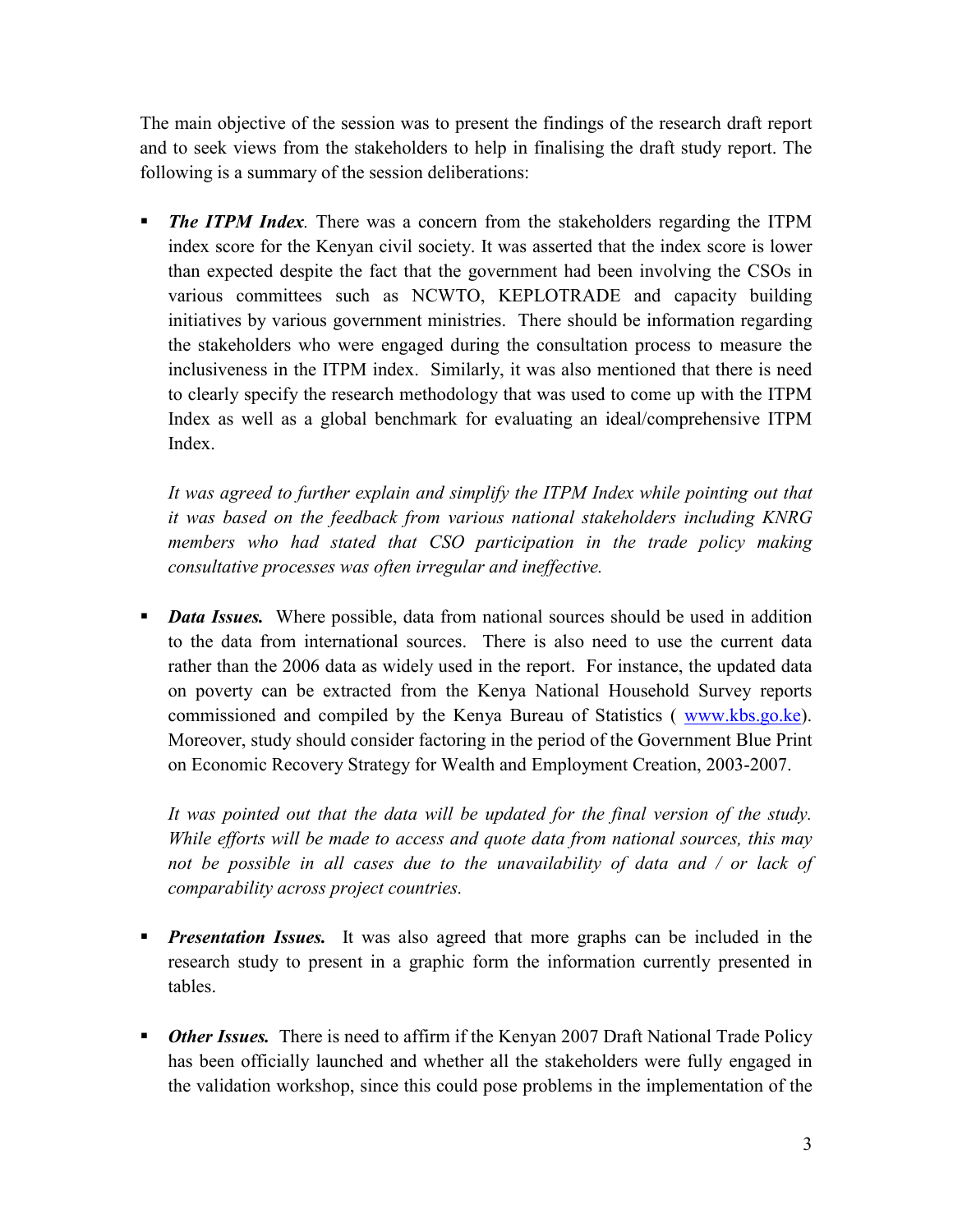National Trade Policy. There was also an in depth discussion to ascertain whether there was a legal document that defines the rules of engagement and mandate for the CSOs participation.

• *Validation and Short Survey*. The ND validated the first phase draft research study subject to the incorporation of relevant comments. Participants also provided further information and insights through a short survey based on a questionnaire. This will further supplement the findings of the research.

### Session II - Discussion of the Second Phase Research Study

# By Rashid S. Kaukab, Deputy Director and Research Coordinator, CUTS Geneva Resource Centre

This presentation explained the research topic, methodology and issues for the second phase of the FEATS project, as identified after consultations with Kenya National Reference Group and the FEATS Project Advisory Committee. The topic thus selected is "Regional Trade in Agriculture: Performance of and Prospects for Kenya with a Focus on Food Security and Rural Livelihoods". The draft terms of reference prepared on this topic were presented and various components of the proposed research, its timelines and resources were explained. The inputs were solicited from the members of the KNRG to make the research more relevant to the Kenyan stakeholders.

The following are main points of the plenary deliberations:

- The topic of the envisaged research was discussed and was generally agreed as "rural livelihoods" is a broader and comprehensive term. While research on urban livelihoods is also important, the proposed study should keep the focus on rural livelihoods given the resources and need for targeted research.
- Detailed discussions were held on the definition of "region" for the study and most members agreed that the study should focus on agriculture trade in EAC region and its implications on the rural livelihoods in Kenya.
- There was an issue of study timeline in which the participants queried about the longer period envisaged. However, it was agreed that due to the timelines in the approved project document, the study timeline will remain as planned.